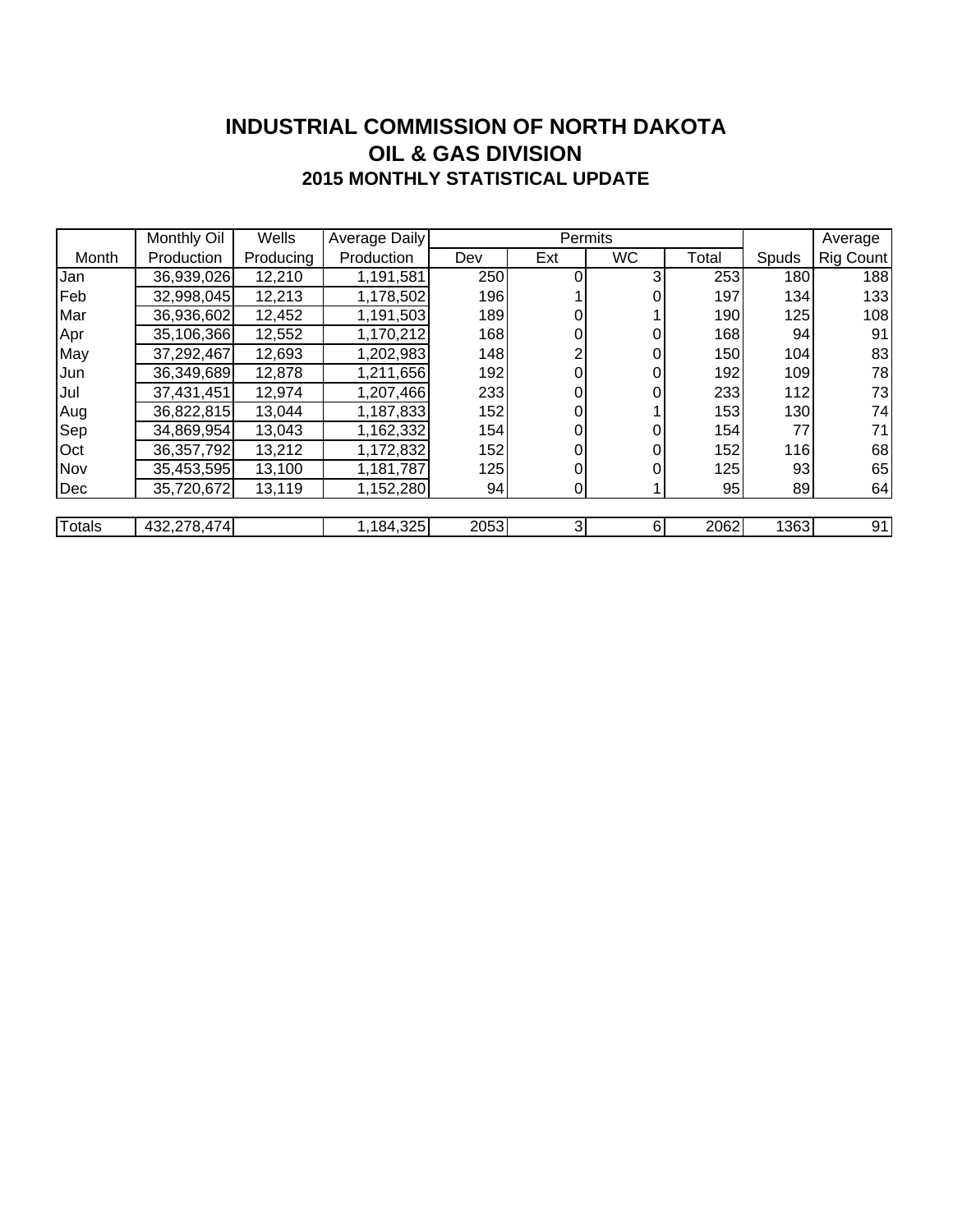### **STATE OF NORTH DAKOTA 2015 COUNTY COMPLETION STATISTICS**

|            | Total           | Total      | Development |     | Wildcat |     | Extension |     |             |       | Re-Entry |       |
|------------|-----------------|------------|-------------|-----|---------|-----|-----------|-----|-------------|-------|----------|-------|
| Cnty       | Wells           | Productive | Prod.       | Dry | Prod.   | Dry | Prod.     | Dry | Recompleted | Prod. | Dry      | Other |
| Bil        | 6               | 6          | 6           |     | 0       |     | 0         |     |             | O     | 0        | 0     |
| <b>Bot</b> | 14 <sub>1</sub> |            | 10          |     |         |     |           |     |             |       |          |       |
| <b>Bow</b> | 17              | 14         | 14          |     |         |     |           |     |             |       |          |       |
| <b>Bke</b> | 15              | 15         | 15          |     |         |     |           |     |             |       |          |       |
| Div        | 64              | 62         | 62          |     |         |     |           |     |             |       |          |       |
| Dun        | 256             | 254        | 254         |     |         |     |           |     |             |       |          |       |
| GV         | ⌒               |            |             |     |         |     |           |     |             |       |          |       |
| <b>McK</b> | 573             | 562        | 562         |     |         |     |           |     |             |       |          |       |
| <b>McL</b> |                 |            |             |     |         |     |           |     |             |       |          |       |
| Mou        | 253             | 242        | 242         |     |         |     |           |     |             |       |          | 5.    |
| Ren        |                 | 5          | 5           |     |         |     |           |     |             |       |          |       |
| <b>Stk</b> | 13              | 12         | 12          |     |         |     |           |     |             |       |          |       |
| Wil        | 362             | 355        | 350         |     |         |     |           |     |             |       |          |       |
| Total      | 1583            | 1541       | 1535        | 17  | 5       | 5   |           | 0   | 4           | 0     | 0        | 16    |

#### **2015 COUNTY DRILLING FOOTAGE**

|            | Development        |        | Wildcat |        | Extension |     | Re-Entry |            |               |            |
|------------|--------------------|--------|---------|--------|-----------|-----|----------|------------|---------------|------------|
| County     | Prod.              | Dry    | Prod.   | Dry    | Prod.     | Dry | Prod.    | <b>Dry</b> | <b>Others</b> | Footage    |
| Bil        | 127,928            |        |         |        |           |     |          |            |               | 127,928    |
| <b>Bot</b> | 66,351             | 5,705  |         | 9,105  | 4750      |     |          |            |               | 85,911     |
| <b>Bow</b> | 269,663            |        |         | 9,500  |           |     |          |            |               | 279,163    |
| <b>Bke</b> | 245,898            |        |         |        |           |     |          |            |               | 245,898    |
| Div        | 1,151,288          |        |         |        |           |     |          | 0          | 10,142        | 1,161,430  |
| Dun        | 5,367,172          |        |         |        |           |     |          |            | 12,096        | 5,379,268  |
| IG۷        | 42,593             |        |         |        |           |     |          |            |               | 42,593     |
| <b>McK</b> | 11,717,901         | 68,146 |         |        |           |     |          | 0          | 19,357        | 11,805,404 |
| McLean     | 27,126             |        |         |        |           |     |          |            |               | 27,126     |
| Mou        | 4,885,549          | 18,767 |         |        |           |     |          | 0          | 30,482        | 4,934,798  |
| Ren        | 43,185             |        |         | 10,743 |           |     |          |            | 5,713         | 59,641     |
| <b>Stk</b> | 252,153            |        |         | 10,155 |           |     |          |            |               | 262,308    |
| Wil        | 7,229,176          | 23,304 | 100,547 |        |           |     |          |            | 15,961        | 7,368,988  |
| Total      | 31,425,983 115,922 |        | 100,547 | 39,503 | 4,750     | 0   |          | 01         | 93,751        | 31,780,456 |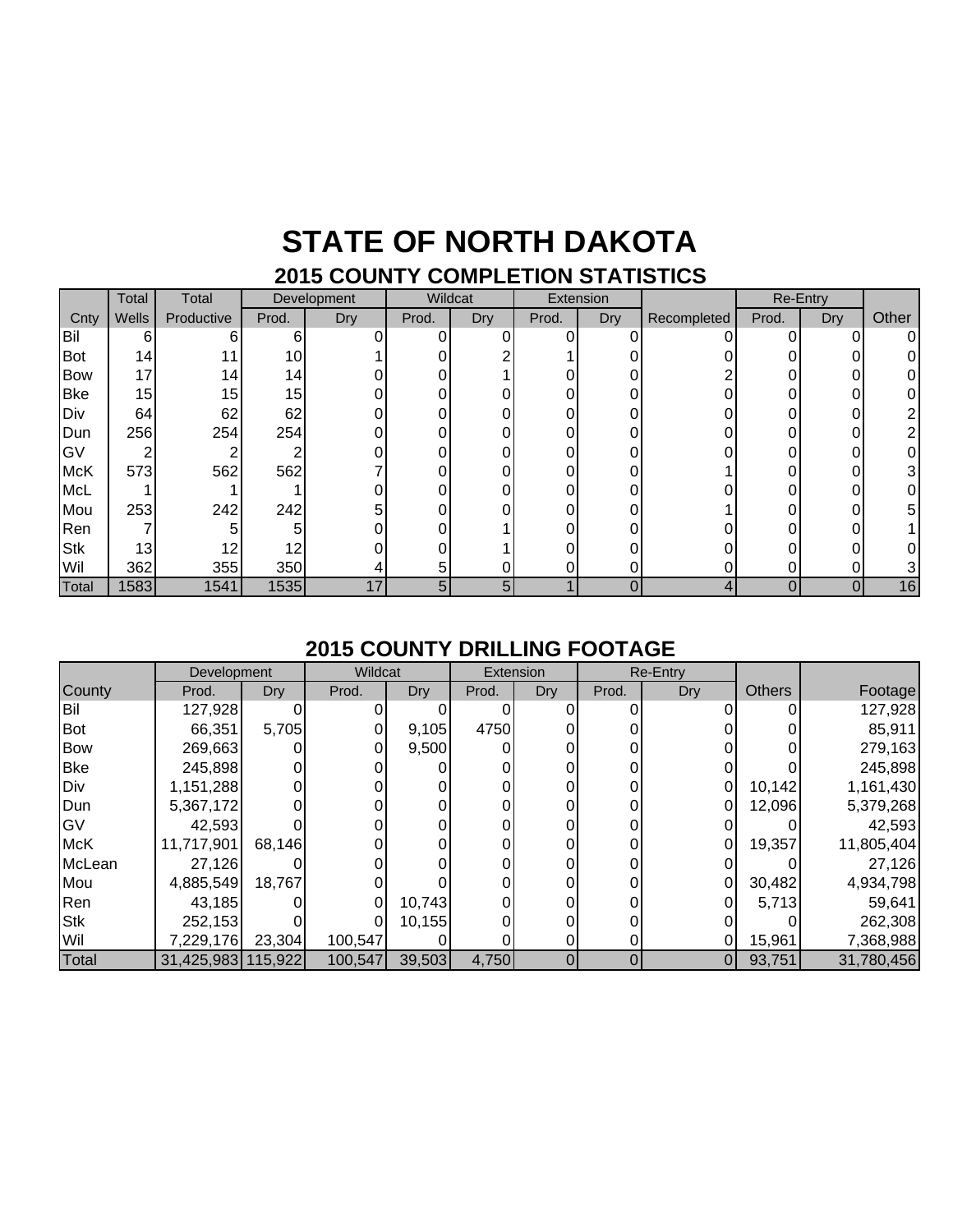## **STATE OF NORTH DAKOTA 2015 STATE-WIDE WELL COMPLETION STATISTICS**

|       | Total | Total      |       | Wildcat<br>Development |       |     | Extension |            |             | Re-Entry |     |       |
|-------|-------|------------|-------|------------------------|-------|-----|-----------|------------|-------------|----------|-----|-------|
| Month | Wells | Productive | Prod. | Dry                    | Prod. | Dry | Prod.     | <b>Dry</b> | Recompleted | Prod.    | Dry | Other |
| Jan   | 163   | 159        | 158   | ົ                      |       |     | 0         |            |             | 0        | 0   | 2     |
| Feb   | 174   | 171        | 170   | 0                      |       |     |           |            |             |          | 0   |       |
| Mar   | 188   | 188        | 187   | 0                      |       |     |           |            |             | $\Omega$ | 0   | 0     |
| Apr   | 165   | 162        | 162   | 0                      |       |     |           |            |             | 0        | 0   | 3     |
| May   | 139   | 137        | 137   |                        |       |     | 0         |            |             | 0        | 0   | 0     |
| Jun   | 136   | 125        | 124   | 5                      |       | ŋ   | $\Omega$  | በ          |             | 0        | 0   | 6     |
| Jul   | 151   | 148        | 147   |                        |       |     |           |            |             | 0        | 0   | 0     |
| Aug   | 109   | 106        | 106   | 3                      |       |     |           |            |             |          | 0   | 0     |
| Sep   | 114   | 110        | 110   | C                      |       |     | ∩         |            |             | O        | 0   |       |
| Oct   | 81    | 76         | 76    |                        |       |     |           |            |             | $\Omega$ | 0   | 2     |
| Nov   | 80    | 78         | 77    |                        |       |     |           |            |             | 0        | 0   |       |
| Dec   | 83    | 81         | 81    |                        |       |     |           |            |             | 0        | ი   | 0     |
|       |       |            |       |                        |       |     |           |            |             |          |     |       |
| Total | 1583  | 1541       | 1535  |                        | 5     | 5   |           |            |             |          |     | 16    |

### **2015 STATE-WIDE DRILLING FOOTAGE**

|       | Development        |            | Wildcat |            | Extension |     | Re-Entry |                |               | Monthly    |
|-------|--------------------|------------|---------|------------|-----------|-----|----------|----------------|---------------|------------|
| Month | Prod.              | <b>Dry</b> | Prod.   | <b>Dry</b> | Prod.     | Dry | Prod.    | <b>Dry</b>     | <b>Others</b> | Footage    |
| Jan   | 3,192,032          | 4,371      | 19,842  |            |           |     |          | 0              | 11,174        | 3,227,419  |
| Feb   | 3,434,150          |            | 19,817  | 9,105      |           |     |          |                | 6,024         | 3,469,096  |
| Mar   | 3,864,719          |            | 19,579  |            |           |     |          |                |               | 3,884,298  |
| Apr   | 3,292,736          |            |         |            |           |     | 0        | 0              | 17,137        | 3,309,873  |
| May   | 2,836,470          | 2,342      |         |            |           |     | $\Omega$ |                |               | 2,838,812  |
| Jun   | 2,563,090          | 22,517     | 20,364  |            |           |     |          |                | 36,184        | 2,642,155  |
| Jul   | 3,011,248          | 2,216      | 20,945  | 10,155     |           |     | 0        |                |               | 3,044,564  |
| Aug   | 2,178,998          | 43,380     |         |            |           |     | $\Omega$ |                |               | 2,222,378  |
| Sep   | 2,254,110          | 12,307     |         |            |           |     |          |                | 5,283         | 2,271,700  |
| Oct   | 1,555,691          | 8,513      | 0       | 10,743     |           |     | $\Omega$ | 0              | 12,625        | 1,587,572  |
| Nov   | 1,563,585          | 18,053     |         |            | 4,750     |     | $\Omega$ |                | 5,324         | 1,591,712  |
| Dec   | 1,679,154          | 2,223      | 01      | 9,500      |           |     | 0        |                |               | 1,690,877  |
|       |                    |            |         |            |           |     |          |                |               |            |
| Total | 31,425,983 115,922 |            | 100,547 | 39,503     | 4,750     |     | 0        | $\overline{0}$ | 93,751        | 31,780,456 |